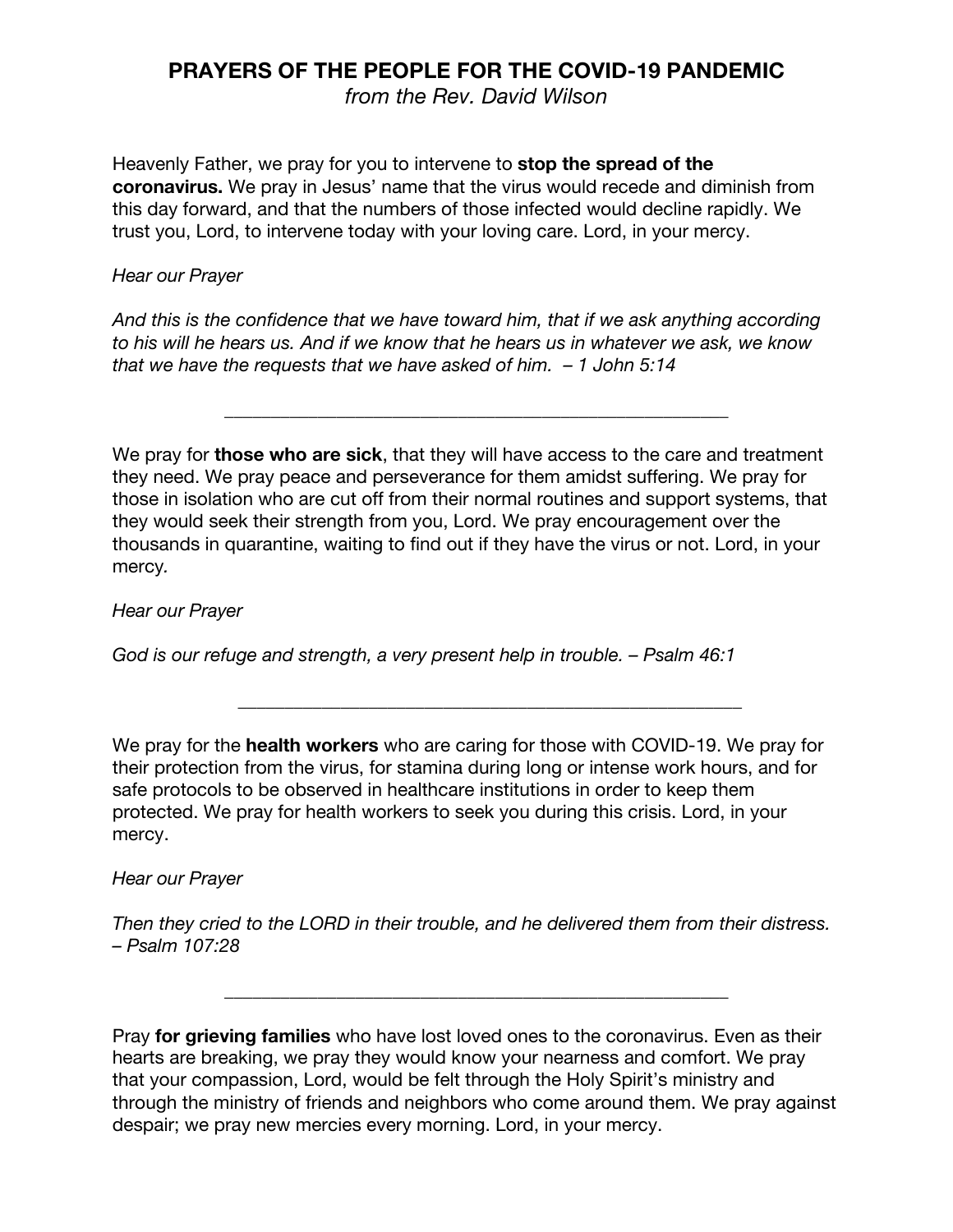*Hear our Prayer*

*Do not be anxious about anything, but in everything by prayer and supplication with thanksgiving let your requests be made known to God. And the peace of God, which surpasses all understanding, will guard your hearts and your minds in Christ Jesus. – Philippians 4:6-7*

Pray **for pastors** serving their churches and communities affected and infected by COVID-19. We pray that the Holy Spirit would give these shepherd leaders the right words for the right time and the right actions for the right situation. We pray they would speak your gospel in heart, word and deed to each person they are called to minister to. We pray especially for Archbishop Foley, Archbishop Emeritus Robert and all other bishops, priests and deacons. Lord, in your mercy.

\_\_\_\_\_\_\_\_\_\_\_\_\_\_\_\_\_\_\_\_\_\_\_\_\_\_\_\_\_\_\_\_\_\_\_\_\_\_\_\_\_\_\_\_\_\_\_\_\_\_\_\_\_\_

### *Hear our Prayer*

*Is anyone among you sick? Let him call for the elders of the church, and let them pray over him, anointing him with oil in the name of the Lord. … The prayer of a righteous person has great power as it is working. – James 5:14*

Pray **for the body of Christ worldwide**, that they would rise up to pray and to support the sick and their caregivers in practical and sacrificial ways. We pray for your church to be a light on a hill in the neighborhoods, hospitals, communities, and cities where you have placed them. We pray for an outpouring of love, compassion and service, in your name. Lord, in your mercy.

\_\_\_\_\_\_\_\_\_\_\_\_\_\_\_\_\_\_\_\_\_\_\_\_\_\_\_\_\_\_\_\_\_\_\_\_\_\_\_\_\_\_\_\_\_\_\_\_\_\_\_\_\_\_

## *Hear our Prayer*

*But God has composed the body and has given greater honor to the parts that lacked it, so that there should be no division in the body, but that its members should have mutual concern for one another. If one part suffers, every part suffers with it; if one part is honored, every part rejoices with it. Now you are the body of Christ, and each of you is a member of it. – 1 Corinthians 12:24-27*

\_\_\_\_\_\_\_\_\_\_\_\_\_\_\_\_\_\_\_\_\_\_\_\_\_\_\_\_\_\_\_\_\_\_\_\_\_\_\_\_\_\_\_\_\_\_\_\_\_\_\_\_\_\_

We pray **for government officials** and decision makers who are leading countries and organizations through the crisis. We acknowledge you have allowed each on to be in a place of influence during this time. We pray they would mobilize resources quickly and effectively to where they are most urgently needed. We pray for all those working behind the scenes; we pray the good administration and execution of response efforts worldwide. Lord, in your mercy*. Hear our Prayer*

*Pray to the LORD for it, because if it prospers, you too will prosper. – Jeremiah 29:7*